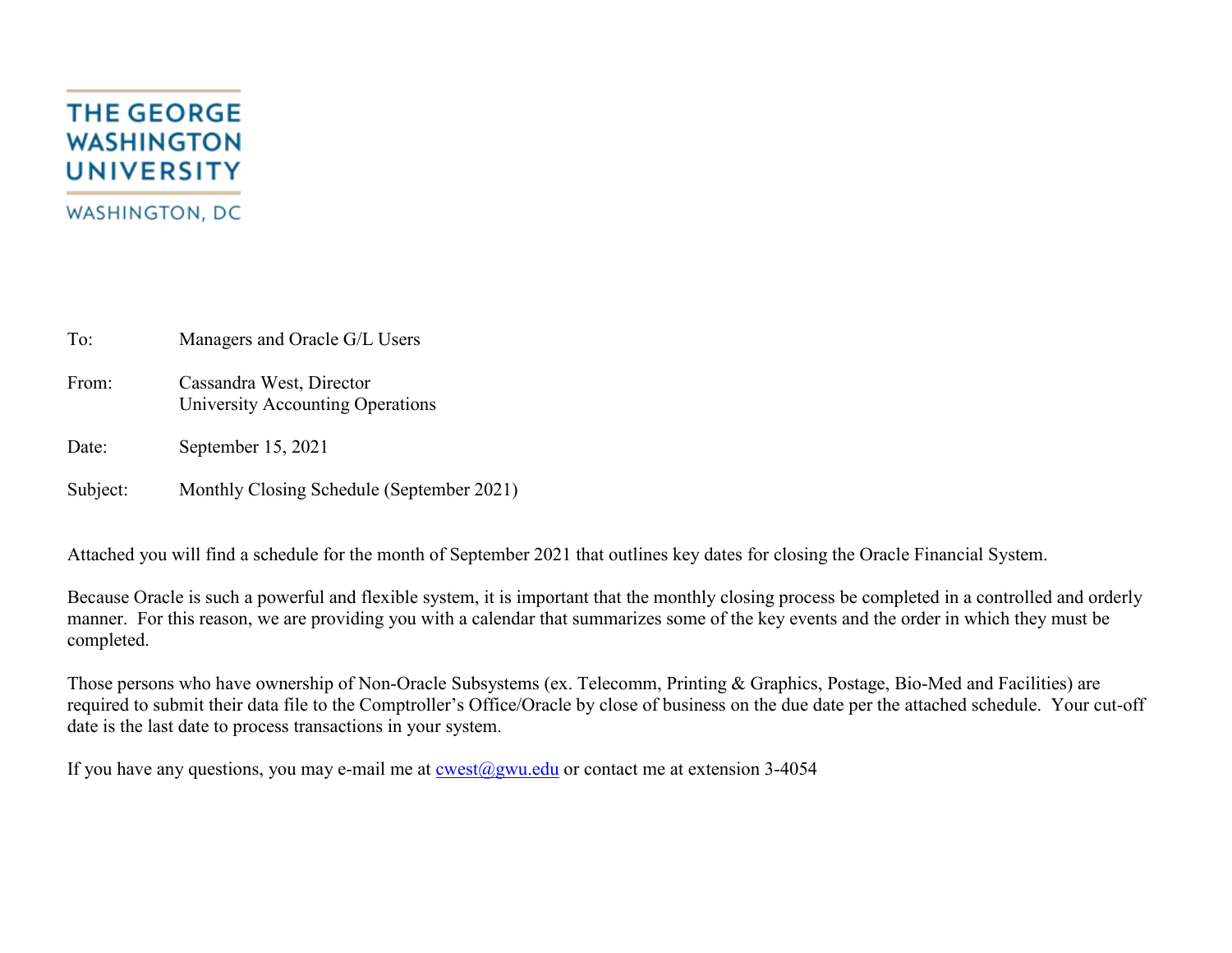| Sunday | Monday                                                                                                                                                              | Tuesday                                                                                                                                                                                      | Wednesday                                          | Thursday                                                   | Friday         | Saturday        |
|--------|---------------------------------------------------------------------------------------------------------------------------------------------------------------------|----------------------------------------------------------------------------------------------------------------------------------------------------------------------------------------------|----------------------------------------------------|------------------------------------------------------------|----------------|-----------------|
|        |                                                                                                                                                                     |                                                                                                                                                                                              | $\mathbf{1}$                                       | $\overline{c}$                                             | $\mathfrak{Z}$ | $\overline{4}$  |
| 5      | 6                                                                                                                                                                   | $7\overline{ }$                                                                                                                                                                              | 8                                                  | 9                                                          | 10             | $\overline{11}$ |
| 12     | 13                                                                                                                                                                  | 14                                                                                                                                                                                           | $\overline{15}$<br>Facilities 1st Half Cut-<br>off | $\overline{16}$<br>Facilities 1 <sup>st</sup> Half Posting | 17             | 18              |
| 19     | 20                                                                                                                                                                  | 21                                                                                                                                                                                           | 22                                                 | 23                                                         | 24             | 25              |
| 26     | 27<br>Telecomm Cut-off<br>Printing & Graphic Cut-off<br>Postage Cut-off<br>Bio-Med Cut-off<br>Facilities 2 <sup>nd</sup> Half Cut-off<br>Telecomm 3rd Party Cut-off | $\overline{28}$<br>Telecomm Posting<br>Printing & Graphic Posting<br>Postage Posting<br>Bio-Med Posting<br>Facilities 2 <sup>nd</sup> Half Posting<br>Telecomm 3 <sup>rd</sup> Party Posting | 29                                                 | 30<br>J/E Cut-off                                          |                |                 |

# The George Washington University Monthly Closing Schedule

**Sept 2021**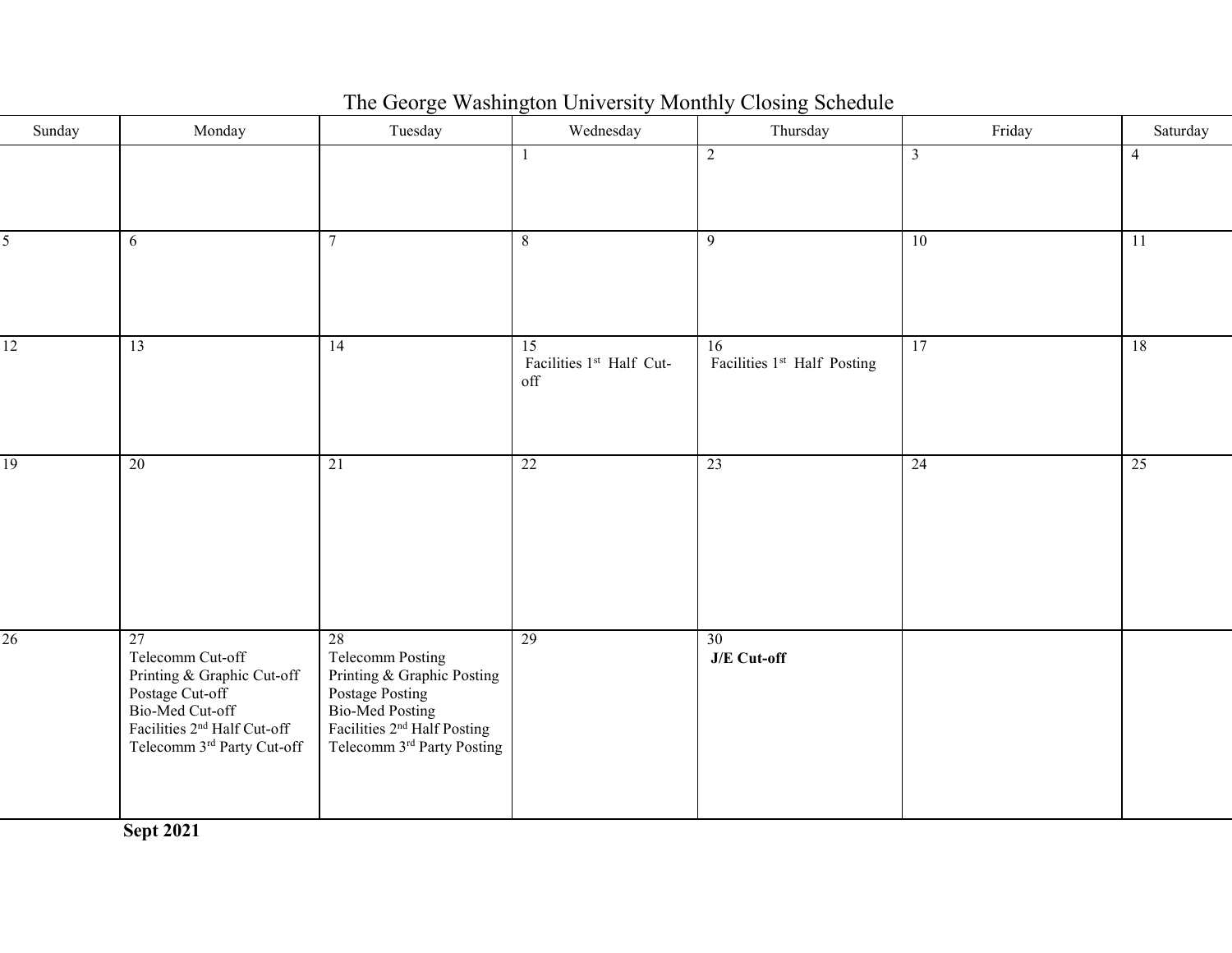## **The George Washington University Comptroller's Office September 2021 Monthly Closing Schedule**

| <b>General Ledger</b>                                                                                                                                                             | Time                                                           | <b>Closing Dates</b>                                                                                         |
|-----------------------------------------------------------------------------------------------------------------------------------------------------------------------------------|----------------------------------------------------------------|--------------------------------------------------------------------------------------------------------------|
| Departmental Journal Entry and Approval Cut-off<br>Sept Unprocessed Manual Departmental J/E's will be rejected<br>Please delete journals and re-key into new period.              |                                                                | $09-30-21$<br>$10-01-21$                                                                                     |
| <b>Accounts Payable</b>                                                                                                                                                           |                                                                |                                                                                                              |
| Stipend authorization form due (See calendar on A/P website)                                                                                                                      |                                                                |                                                                                                              |
| <b>Payroll</b>                                                                                                                                                                    |                                                                |                                                                                                              |
| (See calendar on Payroll website)                                                                                                                                                 |                                                                |                                                                                                              |
| <b>Student Accounts Office</b>                                                                                                                                                    |                                                                |                                                                                                              |
| Cash Receipt-University<br>Credit Card Receipt<br><b>Student Account Cash Receipt</b><br><b>CLOSE AND FINALIZE ALL CASHIERING</b><br><b>SESSIONS BY CLOSE OF BUSINESS</b>         | 4:30 <sub>pm</sub><br>4:30 <sub>pm</sub><br>4:30 <sub>pm</sub> | $09-30-21$<br>$09-30-21$<br>$09-30-21$<br>$09-30-21$                                                         |
| <b>Oracle Systems Closings</b>                                                                                                                                                    |                                                                |                                                                                                              |
| <b>Accounts Payable</b><br>Open Period (A/P Oct)<br>Purchasing<br>Open Period (Purchasing Oct)<br>Grants<br><b>Accounts Receivable</b><br>General Ledger<br>Open Period (G/L Oct) | 5:00p<br>$5:00$ pm<br>$5:00$ pm                                | $10-01-21$<br>$09-30-21$<br>$10-01-21$<br>$09-30-21$<br>$10-01-21$<br>$10-01-21$<br>$10-06-21$<br>$09-30-21$ |